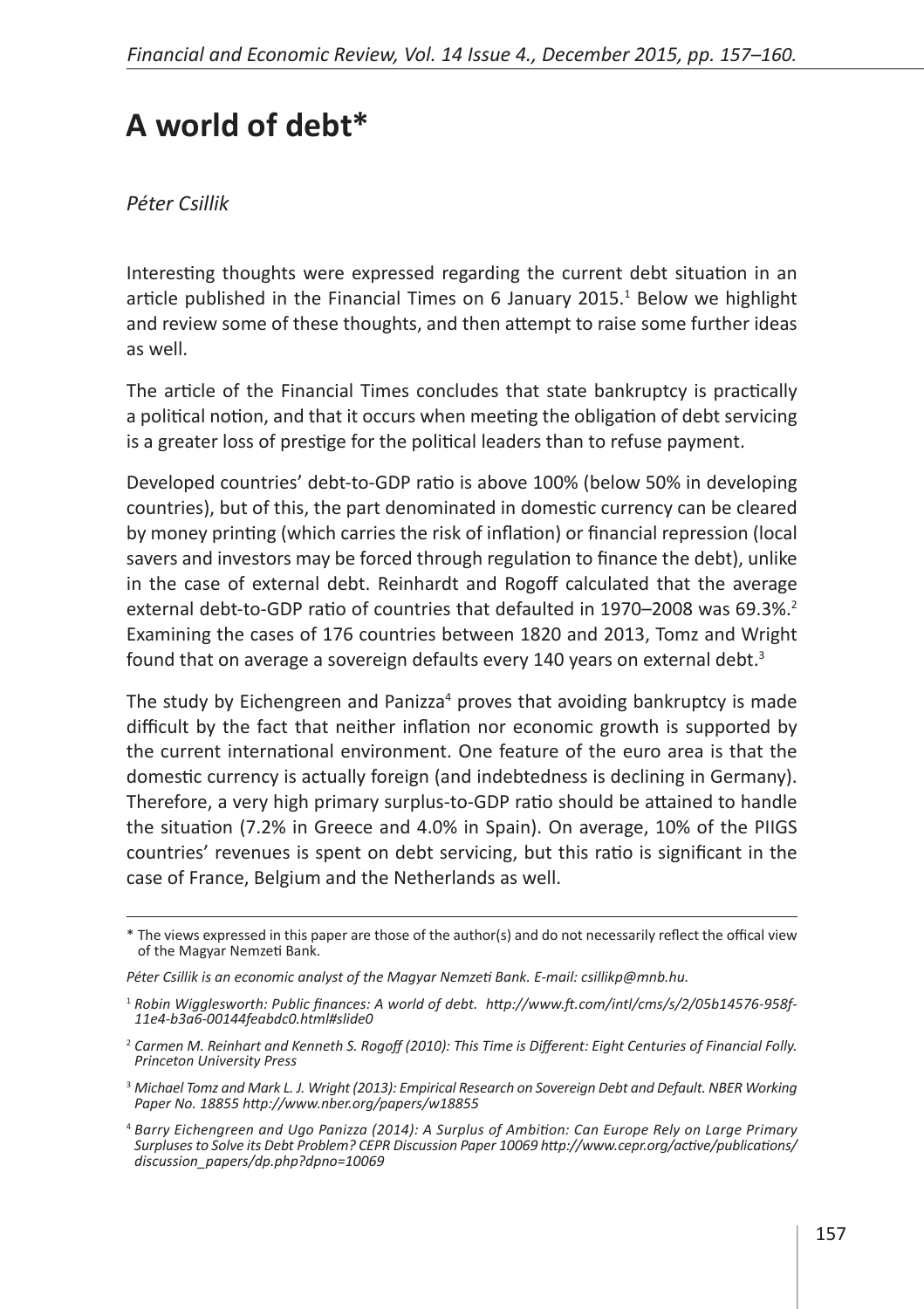According to the IMF rule of thumb, the government debt-to-GDP ratio should not be (should not have been) allowed to exceed 85% in the case of developed countries (or 70% for developing ones), because above this level significant tightening reduces economic growth and adds to the debt burden, while, although the increasing of fiscal expenditures facilitates economic growth, debt also continues to increase. In Professor Rogoff's opinion, countries with strong fundamentals are at no risk of debt crisis, but weak ones fail because of the high level of indebtedness.

The article requires further consideration. Why does government debt inevitably grow? The answer lies in Schumpeter's one-hundred-year old model. An economy only grows if there is innovation in the machinery, and an idea becomes an innovation only if the banking sector creates additional purchasing power. Many researchers have measured this correlation in many ways; loan-to-GDP and loanto-assets ratios are higher in a more developed economy. This means that the percentage growth in loans does not correspond to the growth in assets, but is several times higher. (In 1954, the ratio of debt to total assets of US manufacturing firms was only 35%, but it increased to 60% by 2000.<sup>5</sup>) If this pace of indebtedness had continued, corporate indebtedness would have increased to above 72% by now.

As due to bank regulation provisions the loan-to-assets ratio may not exceed 70%, economic growth would end now, because the required additional liquidity is missing. However, the increase in government debt is able to feed the necessary liquidity into the economy. (Between 2001 and 2014, the government debt-to-GDP ratio increased from 53% to above 100% in the USA.) In brief, if the rise in the loan-to-assets ratio is a precondition for economic growth, it is easy to see that – as saturation sooner or later takes place in the case of private assets – an increase in the indebtedness of the state may create the condition for the missing liquidity. If we rank some two hundred countries of the world according to per capita GDP, with a moving average the result is that indebtedness is higher in the more developed countries.

Consequently, indebtedness will increase, not decrease. It does not mean that the indebtedness of the state is always a response to the narrowing of the possibilities of corporate indebtedness, but at a given stage of development the loan absorption capacity of companies inevitably hits a ceiling, after which only the state is able to become indebted. (According to Duncan, for example, the USA should spend on research in the fields of energy and health.)

<sup>5</sup> *Richard A. Brealey and Stewart C. Myers (2011): Modern vállalati pénzügyek (Principles of corporate finance). Panem Kiadó (Panem Publishing Company).*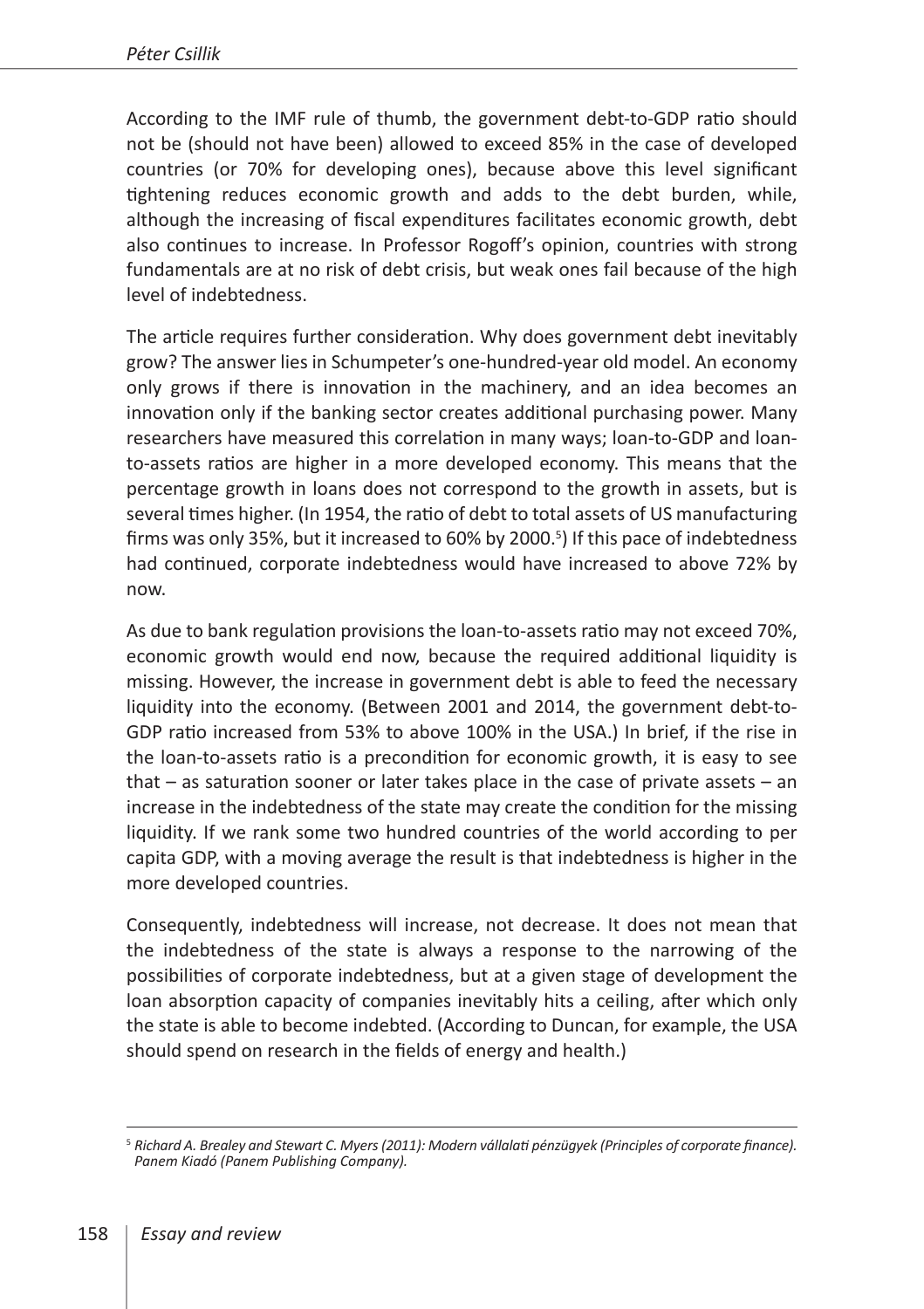*A world of debt*

The article of the Financial Times considered economic growth and inflation as good means to overcome indebtedness. Inflation (either too low or too high) is not popular, while it is difficult to quantify the damage caused by inflation. Menu costs and shoe leather costs are not too significant compared to the extent of the fight against inflation. Mankiw's observation is that in fact the problem is not the increase in prices, but what it may entail.<sup>6</sup> The problem with the general price level change (both decline and increase) is that the prices of goods and services change to different degrees, and thus the dispersion of prices varies in the case of the different general price changes. Not surprisingly, price dispersion shows a V-shape function where the minimum dispersion occurs when inflation is 2–3%. Moving from it to the right or left on the number line, dispersion is greater everywhere, which means that the optimum production of the given product is possible with a combination of resources that is different than before. (It is necessary to get rid of the stored resources that have become redundant, new resources have to be obtained, and the manufacturing of the product has to be re-planned in line with the new price conditions.)

All of this also raises the issue of forming an opinion on the euro area. The single currency may also mean that Member States in distress are rescued, as in the USA. It is hard to follow the EU logic that as the federal budget is small, they do not help countries that get into trouble, but the country in trouble is deprived of its adequate means (own currency) that could help itself. The German proposal that a country should use its own currency until it is in trouble and could return to the single currency when it has recovered, was not senseless. (A known technique from the currency snake of the 1970s: each participating country tied its currency to the Deutsch Mark until the country found it useful. Some suspended it for a while, then returned to the snake. Temporary exit from the euro area may be considered an updated version of that.)

Finally, there is the issue of debt forgiveness and the reduction of debt service burdens: Over time, the EU will find the service it can request in exchange for cancelling a part of the Greek debt or reducing the debt service burdens. There is a need to step back, and a new actor needs to be involved if two actors are not sufficient for a barter. (Economics usually examines how money is able to intermediate in an exchange; now exactly the opposite is true: a new actor and a new type of service need to be involved for the intermediation of money swap.) The service provided in exchange has to be something that is important for the EU as a whole, but the latter cannot do it for some reason. It could be the farreaching issue of defence against migration. If a refugee or migrant enters EU territory, he has different rights than in non-EU territory. A part of the territory of Greece (mainland and islands) can be defended at rational cost levels, other

<sup>6</sup> *Gregory N. Mankiw (2005): Makroökonómia (Macroeconomics). Osiris Kiadó (Osiris Publishing Company).*